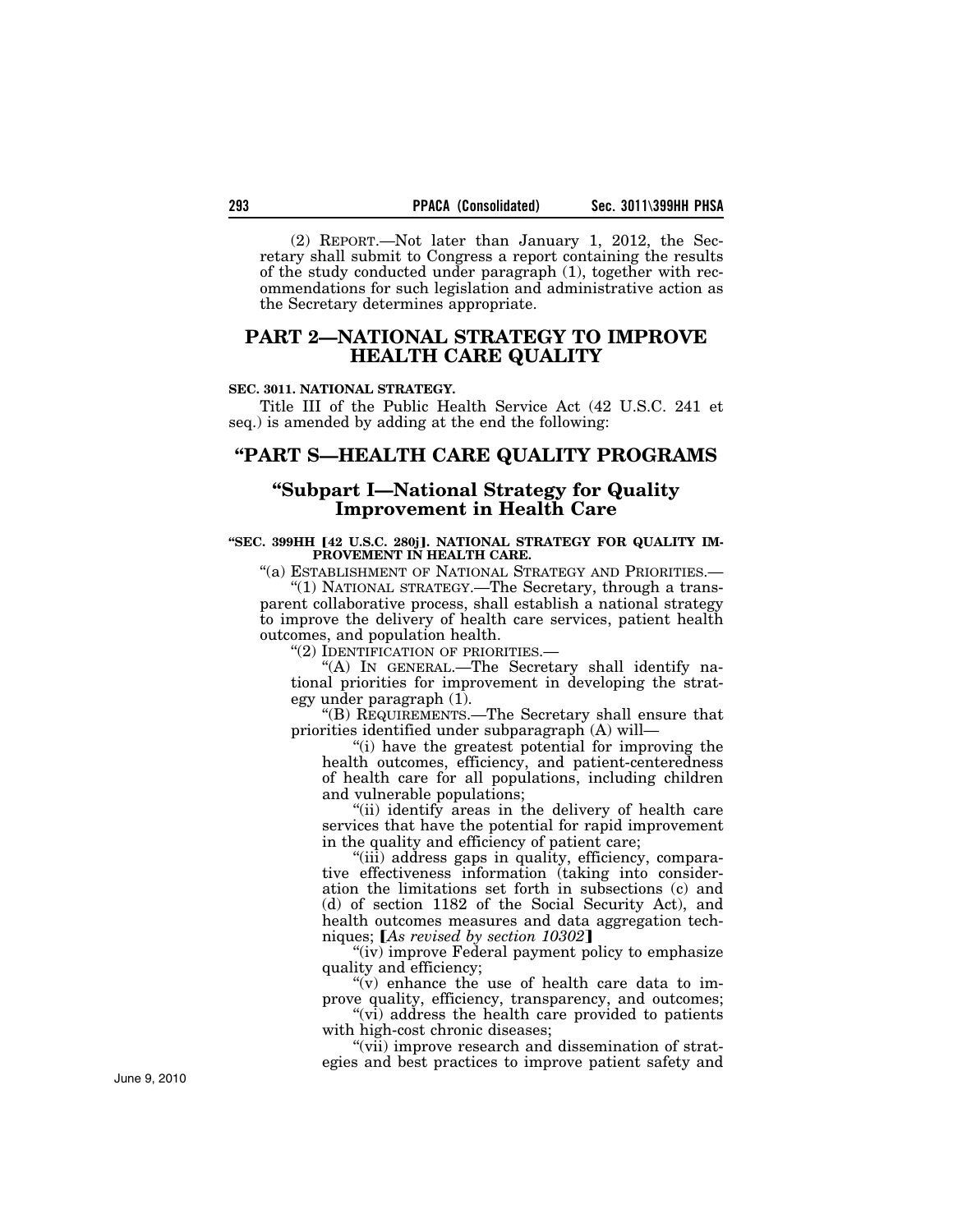reduce medical errors, preventable admissions and readmissions, and health care-associated infections;

"(viii) reduce health disparities across health disparity populations (as defined in section 485E) and geographic areas; and

 $\tilde{f}(ix)$  address other areas as determined appropriate by the Secretary.

 $C^*(C)$  CONSIDERATIONS.—In identifying priorities under subparagraph (A), the Secretary shall take into consideration the recommendations submitted by the entity with a contract under section 1890(a) of the Social Security Act and other stakeholders.

''(D) COORDINATION WITH STATE AGENCIES.—The Secretary shall collaborate, coordinate, and consult with State agencies responsible for administering the Medicaid program under title XIX of the Social Security Act and the Children's Health Insurance Program under title XXI of such Act with respect to developing and disseminating strategies, goals, models, and timetables that are consistent with the national priorities identified under subparagraph (A).

''(b) STRATEGIC PLAN.—

''(1) IN GENERAL.—The national strategy shall include a comprehensive strategic plan to achieve the priorities described in subsection (a).

''(2) REQUIREMENTS.—The strategic plan shall include provisions for addressing, at a minimum, the following:

''(A) Coordination among agencies within the Department, which shall include steps to minimize duplication of efforts and utilization of common quality measures, where available. Such common quality measures shall be measures identified by the Secretary under section 1139A or 1139B of the Social Security Act or endorsed under section 1890 of such Act.

''(B) Agency-specific strategic plans to achieve national priorities.

''(C) Establishment of annual benchmarks for each relevant agency to achieve national priorities.

''(D) A process for regular reporting by the agencies to the Secretary on the implementation of the strategic plan.

"(E) Strategies to align public and private payers with regard to quality and patient safety efforts.

''(F) Incorporating quality improvement and measurement in the strategic plan for health information technology required by the American Recovery and Reinvestment Act of 2009 (Public Law 111–5).

"(c) PERIODIC UPDATE OF NATIONAL STRATEGY.—The Secretary shall update the national strategy not less than annually. Any such update shall include a review of short- and long-term goals.

''(d) SUBMISSION AND AVAILABILITY OF NATIONAL STRATEGY AND UPDATES.—

"(1) DEADLINE FOR INITIAL SUBMISSION OF NATIONAL STRAT-EGY.—Not later than January 1, 2011, the Secretary shall sub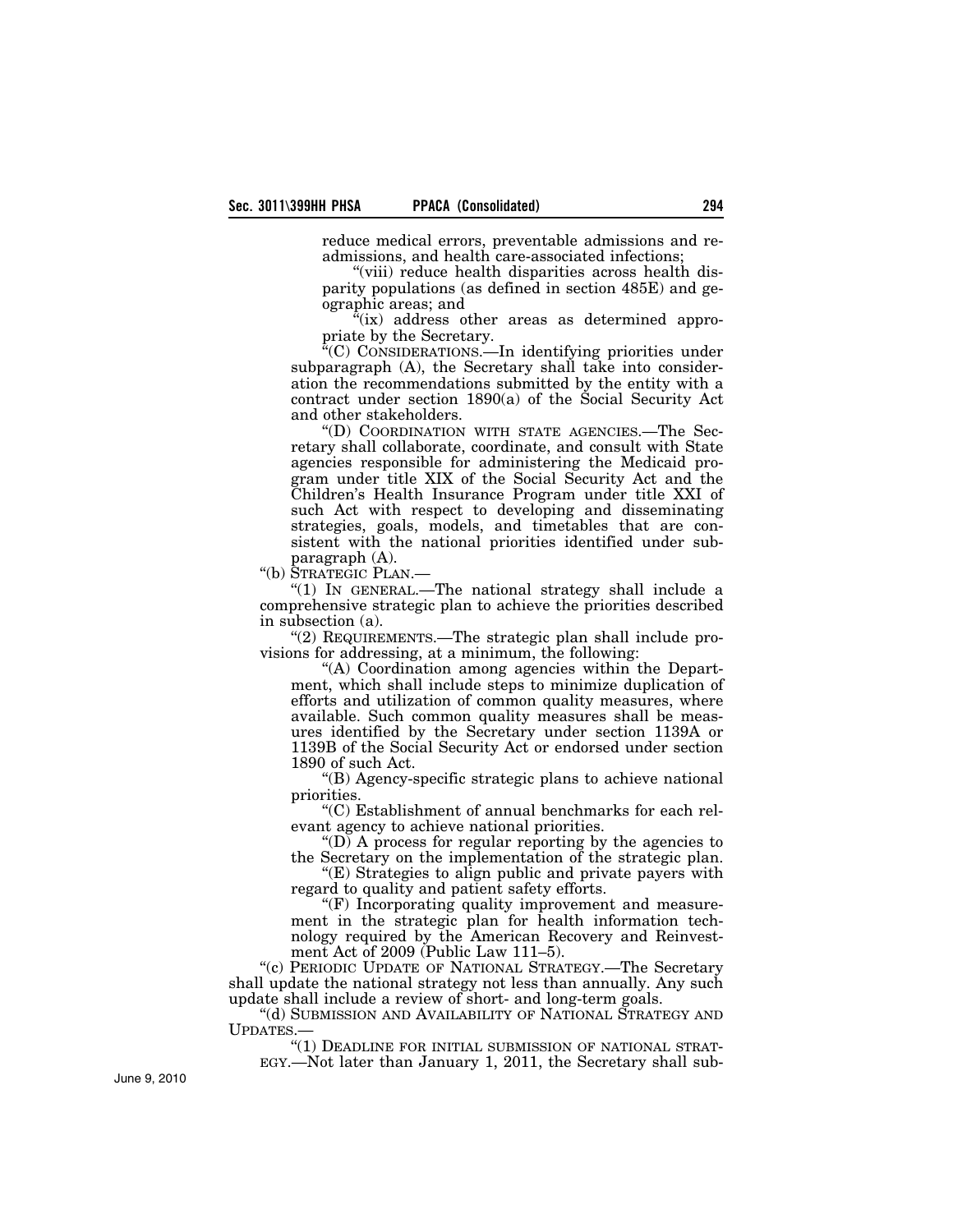mit to the relevant committees of Congress the national strategy described in subsection (a).<br>
"(2) UPDATES.— $\qquad$ 

"(A) IN GENERAL.—The Secretary shall submit to the relevant committees of Congress an annual update to the strategy described in paragraph (1).

''(B) INFORMATION SUBMITTED.—Each update submitted under subparagraph (A) shall include—

"(i) a review of the short- and long-term goals of the national strategy and any gaps in such strategy;

''(ii) an analysis of the progress, or lack of progress, in meeting such goals and any barriers to such progress;

''(iii) the information reported under section 1139A of the Social Security Act, consistent with the reporting requirements of such section; and

"(iv) in the case of an update required to be submitted on or after January 1, 2014, the information reported under section 1139B(b)(4) of the Social Security Act, consistent with the reporting requirements of

such section.<br>"(C) SATISFACTION OF OTHER REPORTING REQUIRE-MENTS.—Compliance with the requirements of clauses (iii) and (iv) of subparagraph (B) shall satisfy the reporting requirements under sections  $1139A(a)(6)$  and  $1139B(b)(4)$ , respectively, of the Social Security Act.

''(e) HEALTH CARE QUALITY INTERNET WEBSITE.—Not later than January 1, 2011, the Secretary shall create an Internet website to make public information regarding-

 $''(1)$  the national priorities for health care quality improvement established under subsection (a)(2);

" $(2)$  the agency-specific strategic plans for health care quality described in subsection (b)(2)(B); and

''(3) other information, as the Secretary determines to be appropriate.''.

# SEC. 3012 <sup>[42 U.S.C. 280j note]. INTERAGENCY WORKING GROUP ON **HEALTH CARE QUALITY.**</sup>

(a) IN GENERAL.—The President shall convene a working group to be known as the Interagency Working Group on Health Care Quality (referred to in this section as the ''Working Group'').

(b) GOALS.—The goals of the Working Group shall be to achieve the following:

(1) Collaboration, cooperation, and consultation between Federal departments and agencies with respect to developing and disseminating strategies, goals, models, and timetables that are consistent with the national priorities identified under section 399HH(a)(2) of the Public Health Service Act (as added by section 3011).

(2) Avoidance of inefficient duplication of quality improvement efforts and resources, where practicable, and a streamlined process for quality reporting and compliance requirements.

(3) Assess alignment of quality efforts in the public sector with private sector initiatives.

June 9, 2010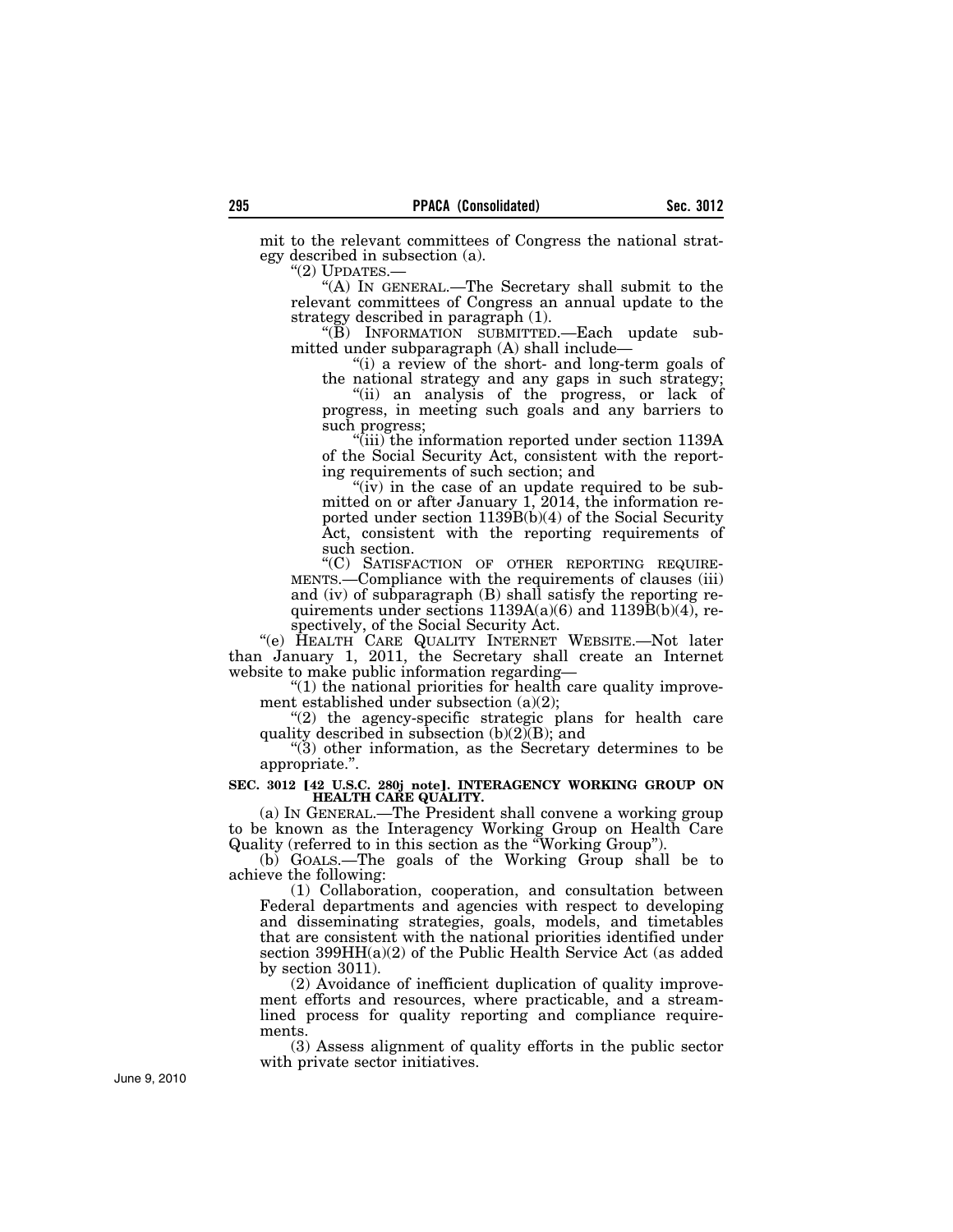(c) COMPOSITION.—

(1) IN GENERAL.—The Working Group shall be composed of senior level representatives of—

(A) the Department of Health and Human Services;

(B) the Centers for Medicare & Medicaid Services;

(C) the National Institutes of Health;

(D) the Centers for Disease Control and Prevention;

(E) the Food and Drug Administration;

(F) the Health Resources and Services Administration;

(G) the Agency for Healthcare Research and Quality;

(H) the Office of the National Coordinator for Health Information Technology;

(I) the Substance Abuse and Mental Health Services Administration;

(J) the Administration for Children and Families;

(K) the Department of Commerce;

(L) the Office of Management and Budget;

(M) the United States Coast Guard;

(N) the Federal Bureau of Prisons;

(O) the National Highway Traffic Safety Administration;

(P) the Federal Trade Commission;

(Q) the Social Security Administration;

(R) the Department of Labor;

(S) the United States Office of Personnel Management;

(T) the Department of Defense;

(U) the Department of Education;

(V) the Department of Veterans Affairs;

(W) the Veterans Health Administration; and

(X) any other Federal agencies and departments with activities relating to improving health care quality and safety, as determined by the President.

(2) CHAIR AND VICE-CHAIR.—

(A) CHAIR.—The Working Group shall be chaired by the Secretary of Health and Human Services.

(B) VICE CHAIR.—Members of the Working Group, other than the Secretary of Health and Human Services, shall serve as Vice Chair of the Group on a rotating basis, as determined by the Group.

(d) REPORT TO CONGRESS.—Not later than December 31, 2010, and annually thereafter, the Working Group shall submit to the relevant Committees of Congress, and make public on an Internet website, a report describing the progress and recommendations of the Working Group in meeting the goals described in subsection (b).

**SEC. 3013. QUALITY MEASURE DEVELOPMENT.** 

(a) PUBLIC HEALTH SERVICE ACT.—Title IX of the Public Health Service Act (42 U.S.C. 299 et seq.) is amended—

(1) by redesignating part D as part E;

(2) by redesignating sections 931 through 938 as sections 941 through 948, respectively;

 $(3)$  in section 948(1), as so redesignated, by striking "931" and inserting ''941''; and

June 9, 2010